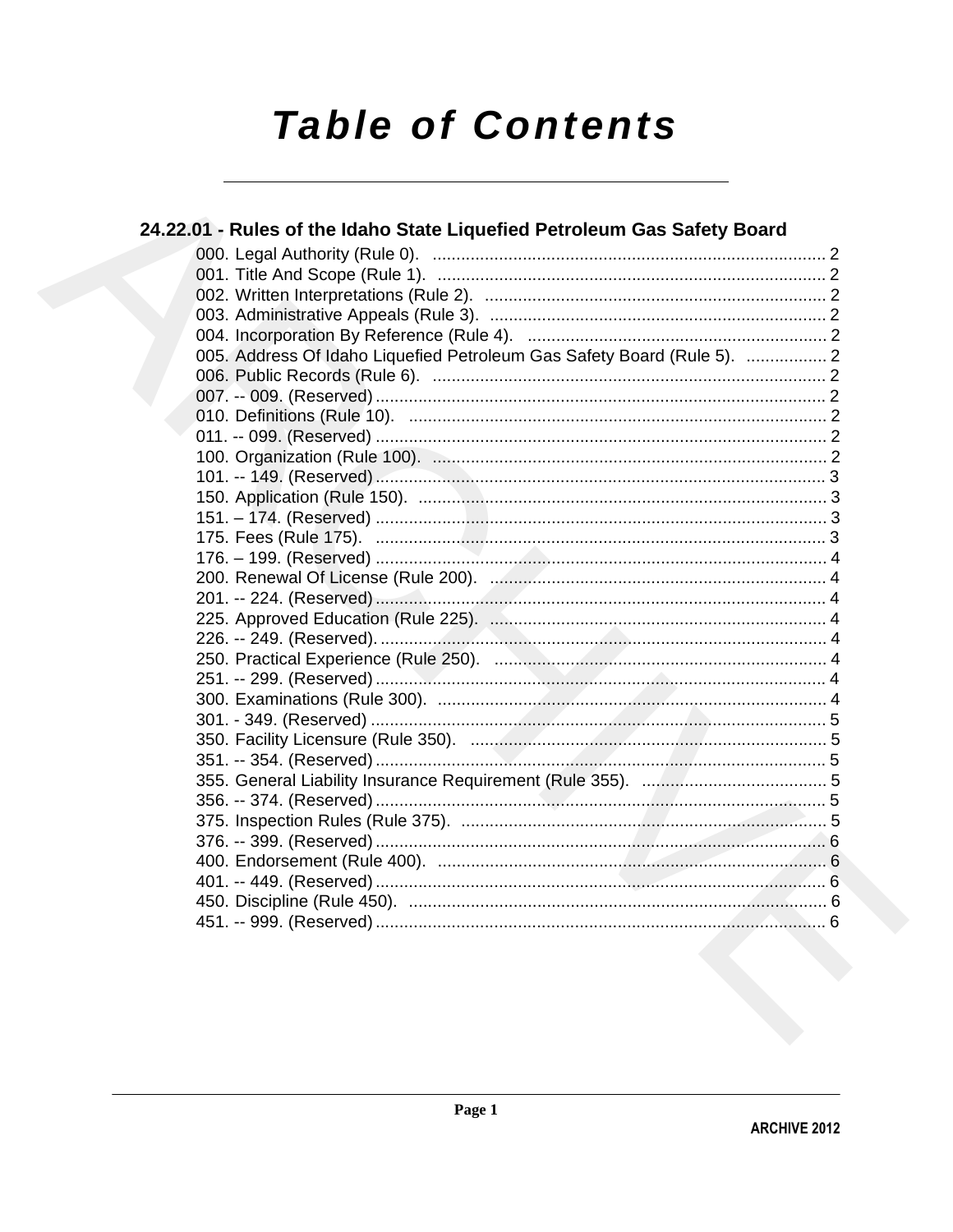#### **IDAPA 24 TITLE 22 CHAPTER 01**

#### <span id="page-1-0"></span>**24.22.01 - RULES OF THE IDAHO STATE LIQUEFIED PETROLEUM GAS SAFETY BOARD**

#### <span id="page-1-1"></span>**000. LEGAL AUTHORITY (RULE 0).**

In accordance with Section 54-5310, Idaho Code, the Idaho State Liquefied Petroleum Gas Safety Board shall promulgate rules that implement the provisions of Chapter 53, Title 54, Idaho Code. (3-30-06)

#### <span id="page-1-2"></span>**001. TITLE AND SCOPE (RULE 1).**

These rules shall be cited as IDAPA 24.22.01, "Rules of the Idaho State Liquefied Petroleum Gas Safety Board."

 $(3-30-06)$ 

#### <span id="page-1-3"></span>**002. WRITTEN INTERPRETATIONS (RULE 2).**

The Board may have written statements that pertain to the interpretation of the rules of this chapter. Such interpretations, if any, are available for public inspection and copying at cost in the main office of the Bureau of Occupational Licenses. (3-30-06) Occupational Licenses.

#### <span id="page-1-4"></span>**003. ADMINISTRATIVE APPEALS (RULE 3).**

Administrative appeals shall be governed by the Administrative Procedure Act, Title 67, Chapter 52, Idaho Code. (3-30-06)

#### <span id="page-1-5"></span>**004. INCORPORATION BY REFERENCE (RULE 4).**

The document titled Liquefied Petroleum Gas Code, 2011 Edition, commonly known as NFPA 58, published by National Fire Protection Association (NFPA), is herein incorporated by reference and is available for public inspection at the Board's office. Copies of the 2011 Liquefied Petroleum Gas Code are available for purchase from the National Fire Protection Association, 11 Tracy Drive, Avon, MA 02322. (3-29-12)

#### <span id="page-1-6"></span>**005. ADDRESS OF IDAHO LIQUEFIED PETROLEUM GAS SAFETY BOARD (RULE 5).**

24.22.01 - RULES OF THE IDAHO STATE LIQUERED PETROLEUM GAS SAFETY BOARD<br>
1001. IEKSL AITHORTW (RITE.0).<br>
The members we have the state of the code, the Idaha Same Lippeline Repubers Saring Board and<br>
the members we have t The office of the Idaho State Liquefied Petroleum Gas Safety Board is located within the Bureau of Occupational Licenses, 700 W. State Street, Boise, Idaho 83702. The Bureau is open between the hours of 8:00 a.m. and 5:00 p.m. each day except Saturdays, Sundays and holidays. The telephone number of the Board is (208) 334-3233. The Board's fax number is (208) 334-3945. The Board's e-mail address is lpg@ibol.idaho.gov. The Board's official website is http://www.ibol.idaho.gov.

#### <span id="page-1-7"></span>**006. PUBLIC RECORDS (RULE 6).**

The records associated with the Idaho State Liquefied Petroleum Gas Safety Board are subject to the provisions of the Idaho Public Records Act. Title 9, Chapter 3, Idaho Code. (3-30-06) Idaho Public Records Act. Title 9, Chapter 3, Idaho Code.

#### <span id="page-1-8"></span>**007. -- 009. (RESERVED)**

#### <span id="page-1-12"></span><span id="page-1-9"></span>**010. DEFINITIONS (RULE 10).**

<span id="page-1-13"></span>**01. Board**. Board means the Idaho State Liquefied Petroleum Gas Safety Board as created in Section 54-5309, Idaho Code. (3-30-06)

**02.** Bureau. Bureau means the Idaho Bureau of Occupational Licenses as created in Section 67-2602, Idaho Code. (3-30-06) Idaho Code. (3-30-06)

<span id="page-1-16"></span><span id="page-1-15"></span><span id="page-1-14"></span>**03. Person**. Person means any sole individual. (3-30-06)

**04. Facility.** Facility means any facility at a fixed location licensed pursuant to this chapter whose include selling, filling, refilling, or commercial handling or commercial storage of LPG. (3-30-06) activities include selling, filling, refilling, or commercial handling or commercial storage of LPG.

#### <span id="page-1-10"></span>**011. -- 099. (RESERVED)**

#### <span id="page-1-17"></span><span id="page-1-11"></span>**100. ORGANIZATION (RULE 100).**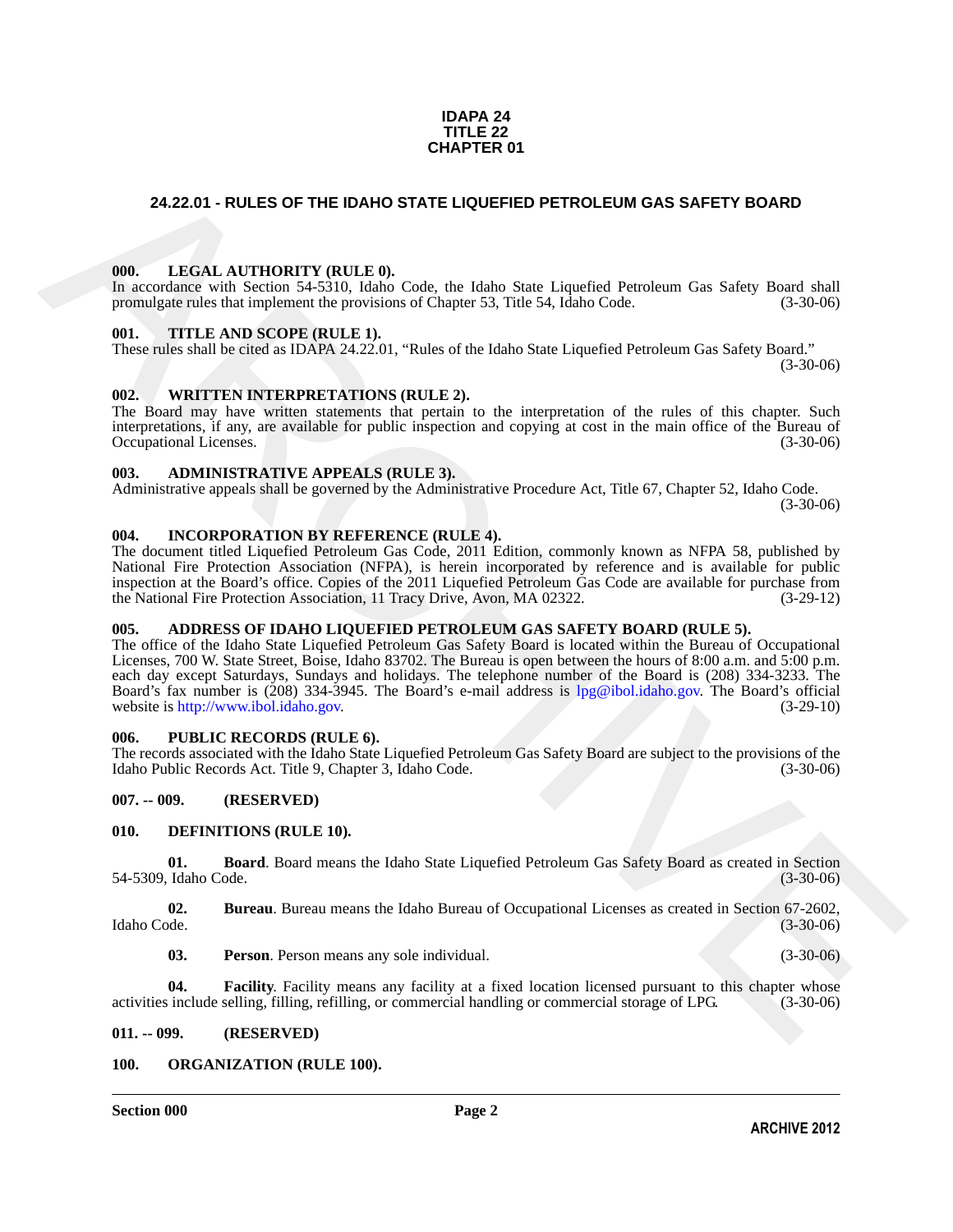#### <span id="page-2-17"></span><span id="page-2-0"></span>**101. -- 149. (RESERVED)**

#### <span id="page-2-7"></span><span id="page-2-5"></span><span id="page-2-4"></span><span id="page-2-1"></span>**150. APPLICATION (RULE 150).**

#### <span id="page-2-15"></span><span id="page-2-14"></span><span id="page-2-13"></span><span id="page-2-12"></span><span id="page-2-11"></span><span id="page-2-10"></span><span id="page-2-9"></span><span id="page-2-8"></span><span id="page-2-6"></span><span id="page-2-3"></span><span id="page-2-2"></span>**151. – 174. (RESERVED)**

<span id="page-2-16"></span>

| 01.                                | Meetings. The Board shall meet not less than annually and at other such times and places as<br>designated by the Chairman or upon the written request of two (2) members of the Board.                                                                                                                                                | $(3-30-06)$ |
|------------------------------------|---------------------------------------------------------------------------------------------------------------------------------------------------------------------------------------------------------------------------------------------------------------------------------------------------------------------------------------|-------------|
| a.<br>through 67-2347, Idaho Code. | All meetings shall be held in accordance with the Idaho Open Meeting Law, Sections 67-2340                                                                                                                                                                                                                                            | $(3-30-06)$ |
| b.                                 | A minimum of three (3) Board members shall constitute a quorum and may exercise all powers and<br>authority conferred on the Board in order to hold a meeting of the Board. A majority vote of the Board members<br>present at a meeting shall be considered the action of the Board as a whole.                                      | $(3-30-06)$ |
| 02.                                | Organization of the Board. At the first meeting of each fiscal year, the Board shall elect from its<br>members a Chairman, who shall assume the duty of the office immediately upon such selection.                                                                                                                                   | $(3-30-06)$ |
| a.                                 | The Chairman shall when present, preside at all meetings, appoint with the consent of the Board, all<br>committees, and shall otherwise perform all duties pertaining to the office of Chairman. The Chairman shall be an ex-<br>officio member of all committees.                                                                    | $(3-30-06)$ |
| b.                                 | The Chief of the Bureau shall act as an agent of the Board and shall be the official keeper of all<br>records of the Board. The Bureau shall provide such services as may be authorized by Chapter 26, Title 67, Idaho<br>Code, and as defined under contract between the Bureau and the Board.                                       | $(3-30-06)$ |
| $101. - 149.$                      | (RESERVED)                                                                                                                                                                                                                                                                                                                            |             |
| 150.                               | <b>APPLICATION (RULE 150).</b>                                                                                                                                                                                                                                                                                                        |             |
| 01.                                | Application Form. Each applicant for a license shall submit a complete application on application<br>forms approved by the Board together with the required fee(s).                                                                                                                                                                   | $(3-29-10)$ |
| 02.                                | Supplemental Documents. The applicant must provide or facilitate the provision of any<br>supplemental third party documents that may be required.                                                                                                                                                                                     | $(3-29-10)$ |
| 03.                                | <b>Lack of Activity.</b> If an applicant fails to respond to a Board request or an application has lacked<br>activity for twelve (12) consecutive months, the application on file with the Board will be deemed denied and will be<br>terminated upon thirty (30) days written notice, unless good cause is established to the Board. | $(3-29-10)$ |
| $151. - 174.$                      | (RESERVED)                                                                                                                                                                                                                                                                                                                            |             |
| 175.                               | FEES (RULE 175).<br>Applications should not be filed unless the applicant can meet all requirements.                                                                                                                                                                                                                                  | $(3-30-06)$ |
| 01.                                | <b>Application Fee.</b> Application fee - thirty dollars (\$30).                                                                                                                                                                                                                                                                      | $(3-30-06)$ |
| 02.                                | Original Individual License and Annual Renewal Fee. License fee - seventy-five dollars (\$75).                                                                                                                                                                                                                                        | $(3-29-10)$ |
| 03.                                | <b>Dealer-in-Training License Fee.</b> License fee - fifty dollars (\$50).                                                                                                                                                                                                                                                            | $(4-7-11)$  |
| 04.                                | Original Facility License Fee and Annual Renewal Fee. Facility with ten thousand (10,000)<br>gallon or less storage capacity - one hundred dollars (\$100).                                                                                                                                                                           | $(3-29-10)$ |
| 05.                                | Original Bulk Storage Facility Fee and Annual Renewal Fee. Bulk Storage Facility with more<br>than ten thousand $(10,000)$ gallon storage capacity - four hundred dollars $(\$400)$ .                                                                                                                                                 | $(3-29-10)$ |
| 06.                                | <b>Endorsement Fee.</b> Endorsement fee - seventy-five dollars (\$75).                                                                                                                                                                                                                                                                | $(3-29-10)$ |
| 07.                                | Reinstatement Fee. Reinstatement fee - fifty dollars (\$50).                                                                                                                                                                                                                                                                          | $(3-30-06)$ |
|                                    |                                                                                                                                                                                                                                                                                                                                       |             |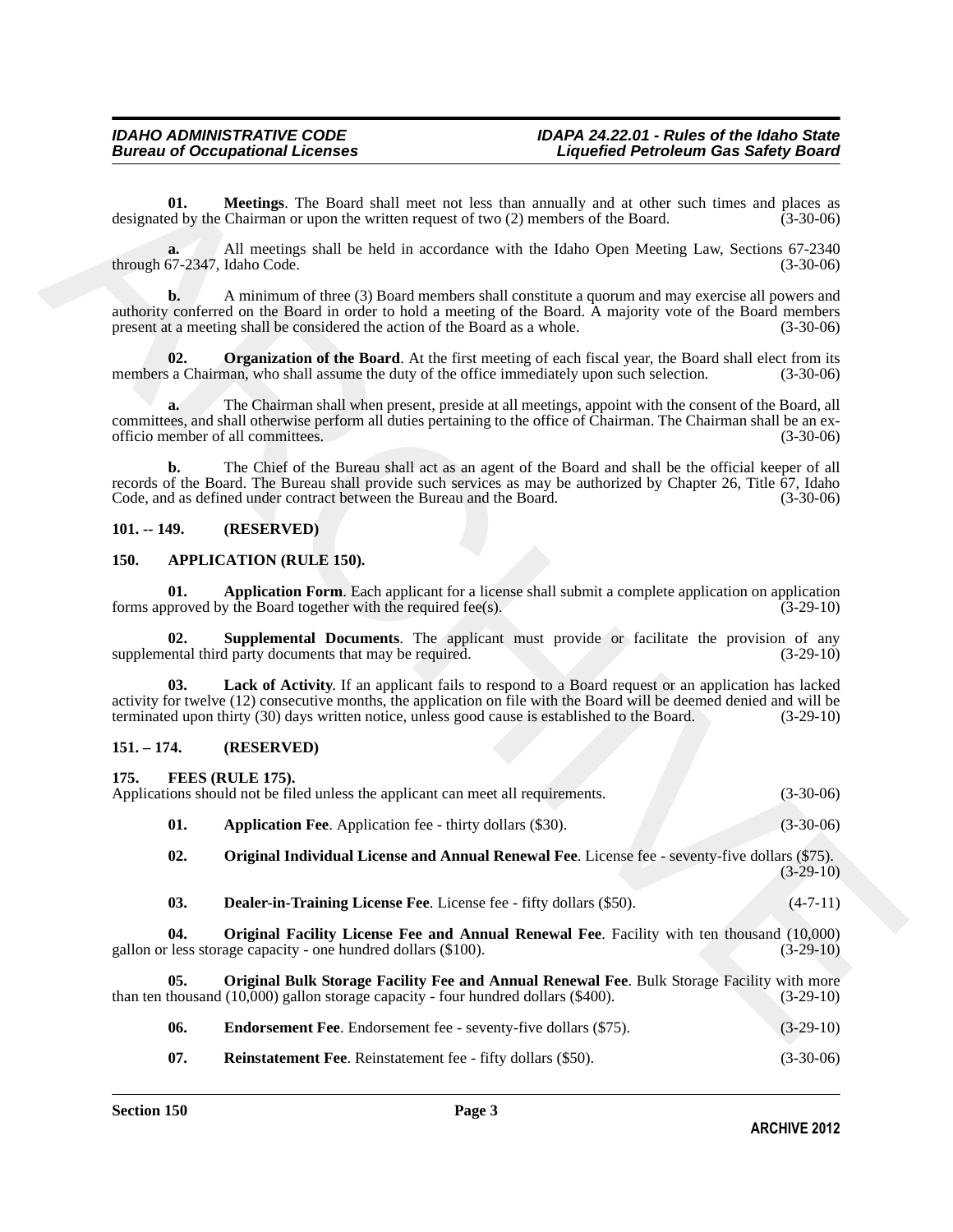<span id="page-3-14"></span>**08. Refund of Fees**. No refund of fees shall be made to any person who has paid such fees for application or reinstatement of a license. (3-30-06)

#### <span id="page-3-0"></span>**176. – 199. (RESERVED)**

#### <span id="page-3-18"></span><span id="page-3-1"></span>**200. RENEWAL OF LICENSE (RULE 200).**

<span id="page-3-19"></span>**01. Expiration Date**. All licenses expire and must be renewed annually on forms approved by the Board on the birth date of an individual licensee or the anniversary date of the original license for a facility in accordance with Section 67-2614, Idaho Code. Licenses not so renewed will be cancelled in accordance with Section 67-2614, Idaho Code. (3-30-06) 67-2614, Idaho Code.

<span id="page-3-20"></span>**02. Reinstatement**. Any license cancelled for failure to renew may be reinstated in accordance with Section 67-2614, Idaho Code. (3-30-06)

#### <span id="page-3-2"></span>**201. -- 224. (RESERVED)**

#### <span id="page-3-8"></span><span id="page-3-3"></span>**225. APPROVED EDUCATION (RULE 225).**

Each applicant shall provide certified proof that they have successfully completed one (1) of the following: (3-30-06)

<span id="page-3-9"></span>**01. Basic Education**. The Basic Certified Employee Training Program (CETP) provided by the National Propane Gas Association or the equivalent as determined by the Board within the thirty-six (36) months immediately preceding application.

<span id="page-3-10"></span>**02. Other Education**. For applicants prior to July 1, 2006, documented training relevant to the LPG preceding application, and acceptable to the Board. (3-30-06) industry preceding application, and acceptable to the Board.

#### <span id="page-3-4"></span>**226. -- 249. (RESERVED).**

#### <span id="page-3-15"></span><span id="page-3-5"></span>**250. PRACTICAL EXPERIENCE (RULE 250).**

<span id="page-3-17"></span><span id="page-3-16"></span>**01. Supervised Practical Experience**. Each applicant shall provide certified proof that the applicant has successfully obtained at least one (1) year of practical experience in an LPG facility while the applicant was under supervision of a licensed dealer. A person in the process of meeting the practical experience requirement must complete the education and examination requirements and apply for a dealer license within eighteen (18) months of beginning to obtain supervised experience. (4-7-11)

spectral on Refinand of Fore. No relind of fore, shall be made to any person who has paid and forest<br>
ARCHIVED (3.9.06)<br>
176. = 199. **RESENVED** (RESENVED)<br>
200. **RESENVED**<br>
189. **RESENVED**<br>
189. **RESENVED**<br>
189. **RESENVED 02. Dealer-in-Training License**. Effective July 1, 2011, an individual may not begin obtaining supervised practical experience until the individual has applied for and obtained a dealer-in-training license from the board. Such license is issued on a "one-time" non-renewable basis and is for the purpose of enabling the individual to gain the supervised practical experience that the person must obtain to become an LPG dealer. The dealer-in-training license is valid for eighteen  $(18)$  months from the date of issue. The applicant must apply on such forms as may be prescribed by the board, and pay the required fee.  $(4-7-11)$ prescribed by the board, and pay the required fee.

#### <span id="page-3-6"></span>**251. -- 299. (RESERVED)**

#### <span id="page-3-11"></span><span id="page-3-7"></span>**300. EXAMINATIONS (RULE 300).**

Each applicant shall provide certified proof that they have successfully completed one (1) of the following. (3-30-06)

<span id="page-3-12"></span>**01.** Licensure Examination. Receipt of a passing grade on the Basic Certified Employee Training Program (CETP) examination provided by the National Propane Gas Association or the equivalent as determined by the Board within the thirty-six (36) months immediately preceding application. (3-30-06) the Board within the thirty-six  $(36)$  months immediately preceding application.

<span id="page-3-13"></span>**02. Other Examination**. For applicants prior to July 1, 2006, receipt of a passing grade on an ion relevant to the LPG industry and acceptable to the Board. (3-30-06) examination relevant to the LPG industry and acceptable to the Board.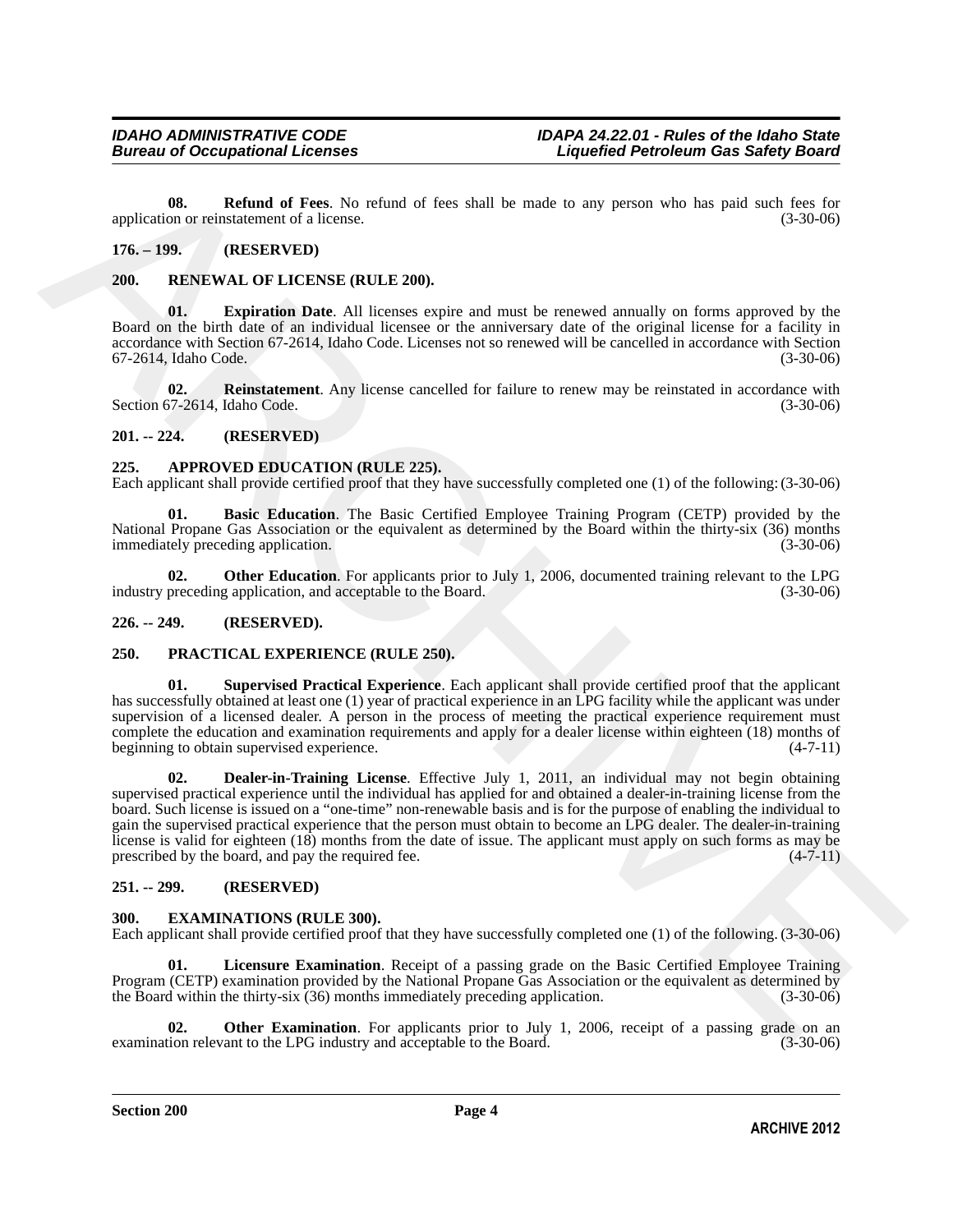#### <span id="page-4-0"></span>**301. - 349. (RESERVED)**

#### <span id="page-4-1"></span>**350. FACILITY LICENSURE (RULE 350).**

#### <span id="page-4-8"></span><span id="page-4-6"></span>**01. Facility Licensure and Operation Requirements**. (3-30-06)

361. **ARCHIVES** (REFRANCE)<br>
361. **TACTIVE INCORRECT (REFRANCE) C**. 30.00<br>
361. **Factifity Licensons and Operation Requirements.<br>
361. <b>Application C** contributed in the particular of the state on four available from t **a.** Application for a facility license shall be made on forms available from the Bureau and shall include a certificate of general liability insurance set forth in these rules and plans and specifications complying with local ordinances and zoning requirements. All applications shall be submitted to the Board for approval and a license must be issued before a new facility may open for business; (4-2-08)

**b.** Each facility application shall clearly identify and designate a location adequate to allow the facilities safe operation and the selling, filling, refilling, or commercial handling or commercial storage of liquefied petroleum gas;

<span id="page-4-7"></span>

| Each facility shall meet all requirements of NFPA 58. | $(3-30-06)$ |
|-------------------------------------------------------|-------------|
|                                                       |             |

#### **02. Facility Changes in Ownership or Location**. (3-30-06)

**a.** Whenever a change of ownership or location of a facility occurs, an original application must be submitted, the fee must be paid and compliance with all rules concerning a new facility documented, before a new<br>license will be issued. FACILITY LICENSES ARE NOT TRANSFERABLE. (3-30-06) license will be issued. FACILITY LICENSES ARE NOT TRANSFERABLE.

**b.** Deletion of an owner from multiple ownership does not constitute a change in ownership.

(3-30-06)

**c.** Addition of an owner to multiple ownership does constitute a change in ownership. (3-30-06)

**d.** Whenever any facility ceases operation at the licensed location, the owner(s) shall notify the Board in writing that the facility is out of business and the facility license shall be submitted to the Bureau. A new facility license will not be issued for any location that is currently licensed as a facility at the time of application. (3-30-06)

#### <span id="page-4-2"></span>**351. -- 354. (RESERVED)**

#### <span id="page-4-9"></span><span id="page-4-3"></span>**355. GENERAL LIABILITY INSURANCE REQUIREMENT (RULE 355).**

As set forth in 54-5308(1)(j), Idaho Code, no facility license will be issued without a certificate showing proof of a current general liability insurance policy in the sum of not less than one million dollars (\$1,000,000) for an occurrence. (4-2-08) occurrence. (4-2-08)

<span id="page-4-11"></span>**01. Original Facility License Application**. An application for facility license will not be considered complete without a certificate of general liability insurance showing a current policy. The policy must be kept in full force and effect.

<span id="page-4-12"></span>**02. Renewal of Facility License**. All licenses being renewed must certify that the facility holds a ceneral liability insurance policy. (4-2-08) current general liability insurance policy.

<span id="page-4-10"></span>**03. Audit of Liability Insurance**. The Board may conduct random audits of facility licenses and request documentation of a current general liability insurance policy. (4-2-08)

#### <span id="page-4-4"></span>**356. -- 374. (RESERVED)**

#### <span id="page-4-13"></span><span id="page-4-5"></span>**375. INSPECTION RULES (RULE 375).**

All facilities shall be subject to inspection by the Board or its agents at any time without notice to insure the safe operation of each facility and to insure continued compliance with the requirements of NFPA 58 and the Idaho laws and rules. The Board may adopt a form which establishes for the facility those material rules of NFPA 58 which will be inspected, and a level of compliance necessary for issuance or retention of a license or disciplinary action. The Board may further determine the time frame a facility may be granted in order to comply with NFPA 58, but still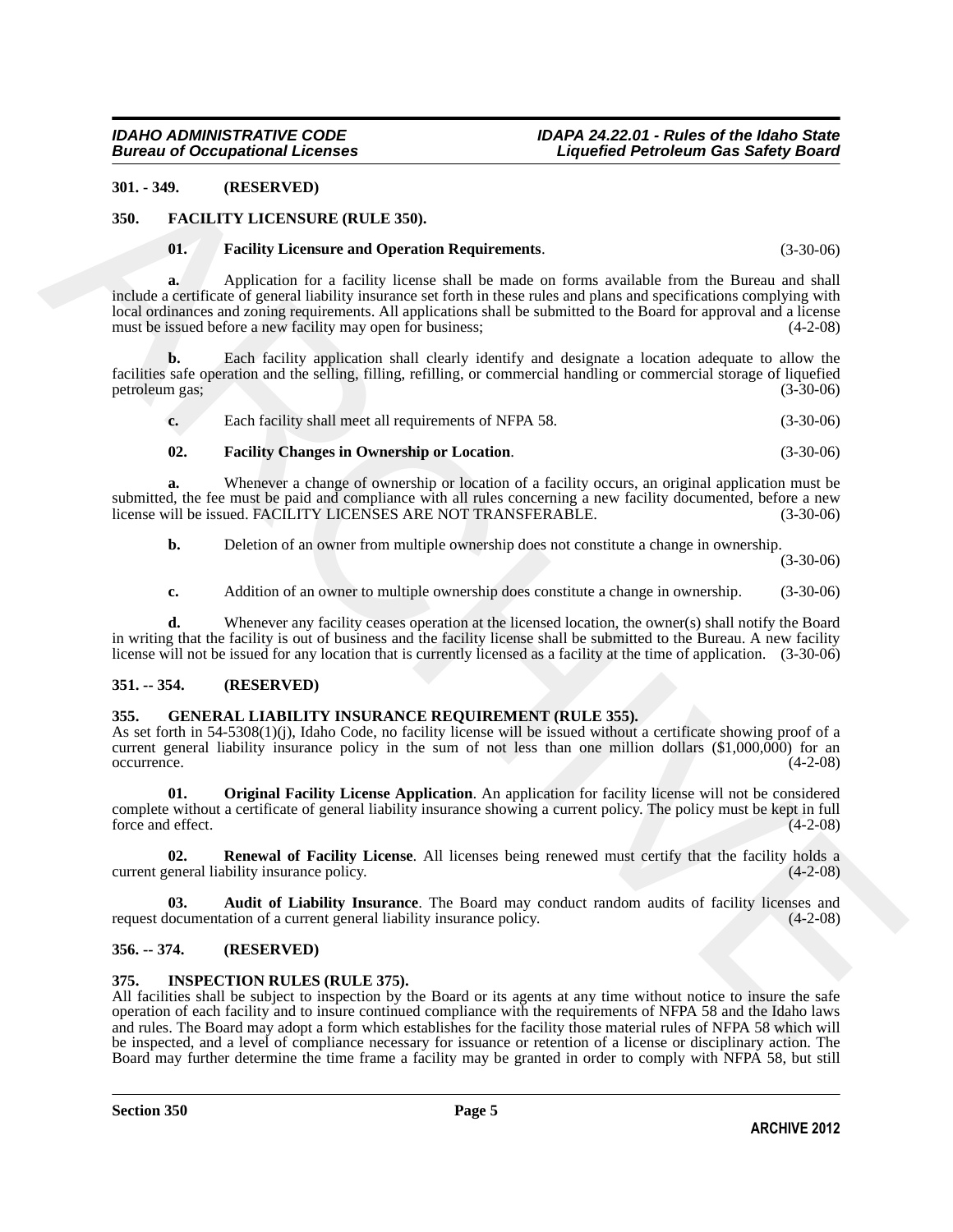continue to operate, or pursue disciplinary action for a failure to comply. (4-2-08)

#### <span id="page-5-0"></span>**376. -- 399. (RESERVED)**

#### <span id="page-5-8"></span><span id="page-5-1"></span>**400. ENDORSEMENT (RULE 400).**

continue to operate, or pursue disciplinary series for follow to comply<br>  $\mathbf{X} = \mathbf{A}\cdot\mathbf{B}\cdot\mathbf{B}$ . (RTSERWTED)<br>
ARCHIVES CONTRACT (RTSERWTED)<br>
ARCHIVES CONTRACT (RTSERWTED)<br>
ARCHIVES CONTRACT (RTSERWTED)<br>
ARCHIVES CO Any person who holds a current, unsuspended, unrevoked or otherwise nonsanctioned license in another state or country that has licensing requirements substantially equivalent to or higher than those in Idaho may, submit the required application, supporting documentation, and required fee, for Board consideration. Those applicants who received their professional education or experience outside of the United States shall provide such additional information concerning their professional education or experience as the Board may request. The Board may, in its discretion, require successful completion of additional course work or examination for any applicant under this provision. (3-30-06) provision. (3-30-06)

#### <span id="page-5-2"></span>**401. -- 449. (RESERVED)**

#### <span id="page-5-5"></span><span id="page-5-3"></span>**450. DISCIPLINE (RULE 450).**

<span id="page-5-6"></span>**01. Civil Fine**. The Board may impose a civil fine not to exceed one thousand dollars (\$1,000) upon a licensed LPG dealer or a licensed LPG facility for each violation of Section 54-5315, Idaho Code. (3-30-06)

<span id="page-5-7"></span>**02. Costs and Fees**. The Board may order a licensed LPG dealer or a licensed LPG facility to pay the costs and fees incurred by the Board in the investigation or prosecution of the licensee for violation of Section 54- 5315, Idaho Code.

#### <span id="page-5-4"></span>**451. -- 999. (RESERVED)**